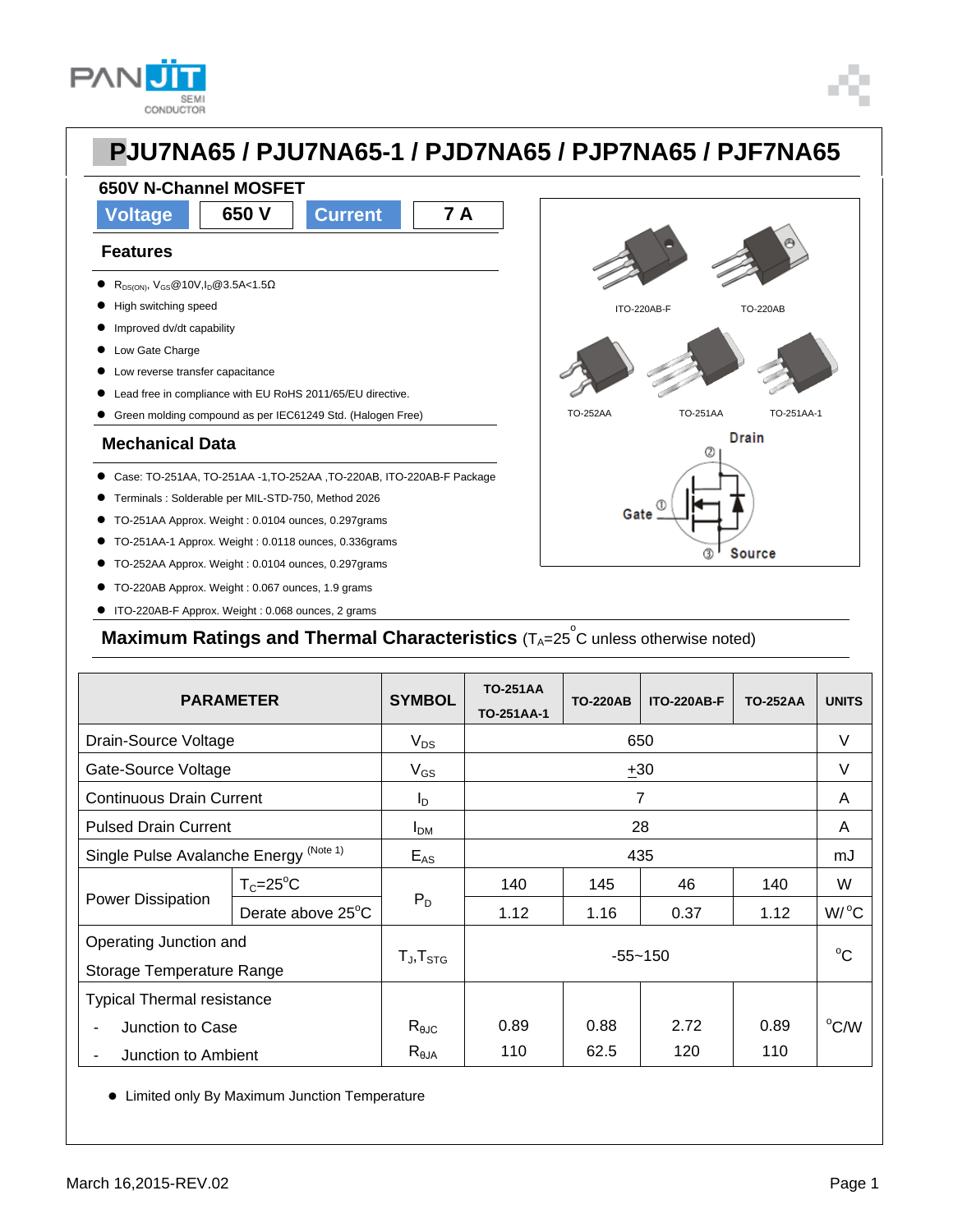



### **Electrical Characteristics** (T<sub>A</sub>=25<sup>°</sup>C unless otherwise noted)

| <b>PARAMETER</b>                 | <b>SYMBOL</b>              | <b>TEST CONDITION</b>                                      | MIN.                     | TYP.           | MAX.                     | <b>UNITS</b> |
|----------------------------------|----------------------------|------------------------------------------------------------|--------------------------|----------------|--------------------------|--------------|
| <b>Static</b>                    |                            |                                                            |                          |                |                          |              |
| Drain-Source Breakdown Voltage   | BV <sub>DSS</sub>          | $V_{GS}$ =0V, $I_D$ =250uA                                 | 650                      | $\blacksquare$ | $\overline{\phantom{a}}$ | V            |
| Gate Threshold Voltage           | $V_{GS(th)}$               | $V_{DS} = V_{GS}$ , I <sub>D</sub> =250uA                  | $\overline{2}$           | 2.88           | $\overline{4}$           | $\vee$       |
| Drain-Source On-State Resistance | $R_{DS(on)}$               | $V_{GS}$ =10V, $I_{D}$ =3.5A                               |                          | 1.35           | 1.5                      | Ω            |
| Zero Gate Voltage Drain Current  | $I_{DSS}$                  | $V_{DS} = 650V, V_{GS} = 0V$                               | $\blacksquare$           | 0.03           | 1.0                      | uA           |
| Gate-Source Leakage Current      | $I_{GSS}$                  | $V_{GS} = \pm 30V, V_{DS} = 0V$                            | $\overline{\phantom{a}}$ | $+10$          | $+100$                   | nA           |
| Diode Forward Voltage            | $V_{SD}$                   | $IS=7A, VGS=0V$                                            | $\blacksquare$           | 0.88           | 1.4                      | $\vee$       |
| Dynamic <sup>(Note 4)</sup>      |                            |                                                            |                          |                |                          |              |
| <b>Total Gate Charge</b>         | $Q_{q}$                    |                                                            | $\overline{\phantom{a}}$ | 16.8           | $\overline{\phantom{a}}$ | nC           |
| Gate-Source Charge               | $\mathsf{Q}_{\text{gs}}$   | $V_{DS} = 520V$ , $I_D = 7A$ ,<br>$V_{GS}$ =10V (Note 2,3) |                          | 5              | ÷,                       |              |
| Gate-Drain Charge                | $\mathsf{Q}_{\mathsf{gd}}$ |                                                            |                          | 6              |                          |              |
| Input Capacitance                | Ciss                       |                                                            | $\overline{\phantom{a}}$ | 754            | ä,                       | pF           |
| <b>Output Capacitance</b>        | Coss                       | $V_{DS}$ =25V, $V_{GS}$ =0V,                               | L,                       | 97             | $\blacksquare$           |              |
| Reverse Transfer Capacitance     | <b>Crss</b>                | $f=1.0$ MHZ                                                | $\blacksquare$           | 0.8            | $\overline{\phantom{a}}$ |              |
| Turn-On Delay Time               | $td_{(on)}$                | $V_{DD} = 325V, I_D = 7A,$                                 |                          | 14             | $\blacksquare$           |              |
| Turn-On Rise Time                | $t_{r}$                    | $R_G = 25\Omega$                                           |                          | 28             | $\blacksquare$           |              |
| Turn-Off Delay Time              | $td_{(off)}$               | (Note 2,3)                                                 |                          | 38             |                          | ns           |
| <b>Turn-Off Fall Time</b>        | $t_{f}$                    |                                                            | ä,                       | 28             | ä,                       |              |
| <b>Drain-Source Diode</b>        |                            |                                                            |                          |                |                          |              |
| Maximum Continuous Drain-Source  |                            |                                                            |                          |                |                          |              |
| <b>Diode Forward Current</b>     | $I_{\rm S}$                |                                                            |                          |                | $\overline{7}$           | A            |
| Maximum Pulsed Drain-Source      |                            |                                                            |                          |                | 28                       | A            |
| <b>Diode Forward Current</b>     | $I_{\text{SM}}$            |                                                            |                          |                |                          |              |
| <b>Reverse Recovery Time</b>     | trr                        | $V_{GS}$ =0V, $I_S$ =7A                                    | $\blacksquare$           | 493            | $\blacksquare$           | ns           |
| Reverse Recovery Charge          | Qrr                        | $dl_F/dt = 100A/us$ (Note 2)                               |                          | 2.99           | $\overline{a}$           | <b>uC</b>    |

NOTES :

1. L=30mH,  $I_{AS}$ =5.25A,  $V_{DD}$ =50V, R<sub>G</sub>=25 ohm, Starting T<sub>J</sub>=25<sup>°</sup>C

2. Pulse width<300us, Duty cycle<2%

3. Essentially independent of operating temperature typical characteristics.

4. Guaranteed by design, not subject to production testing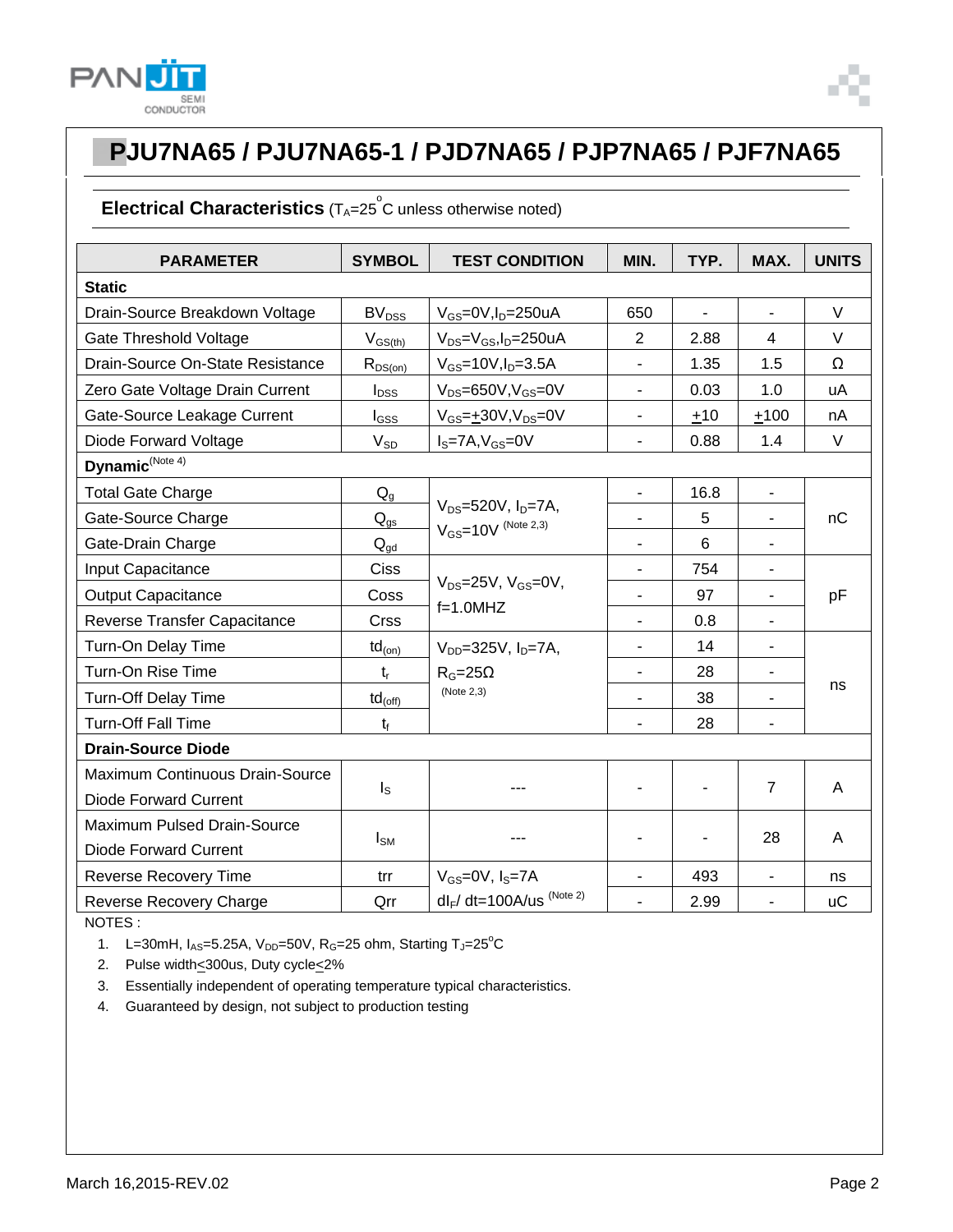













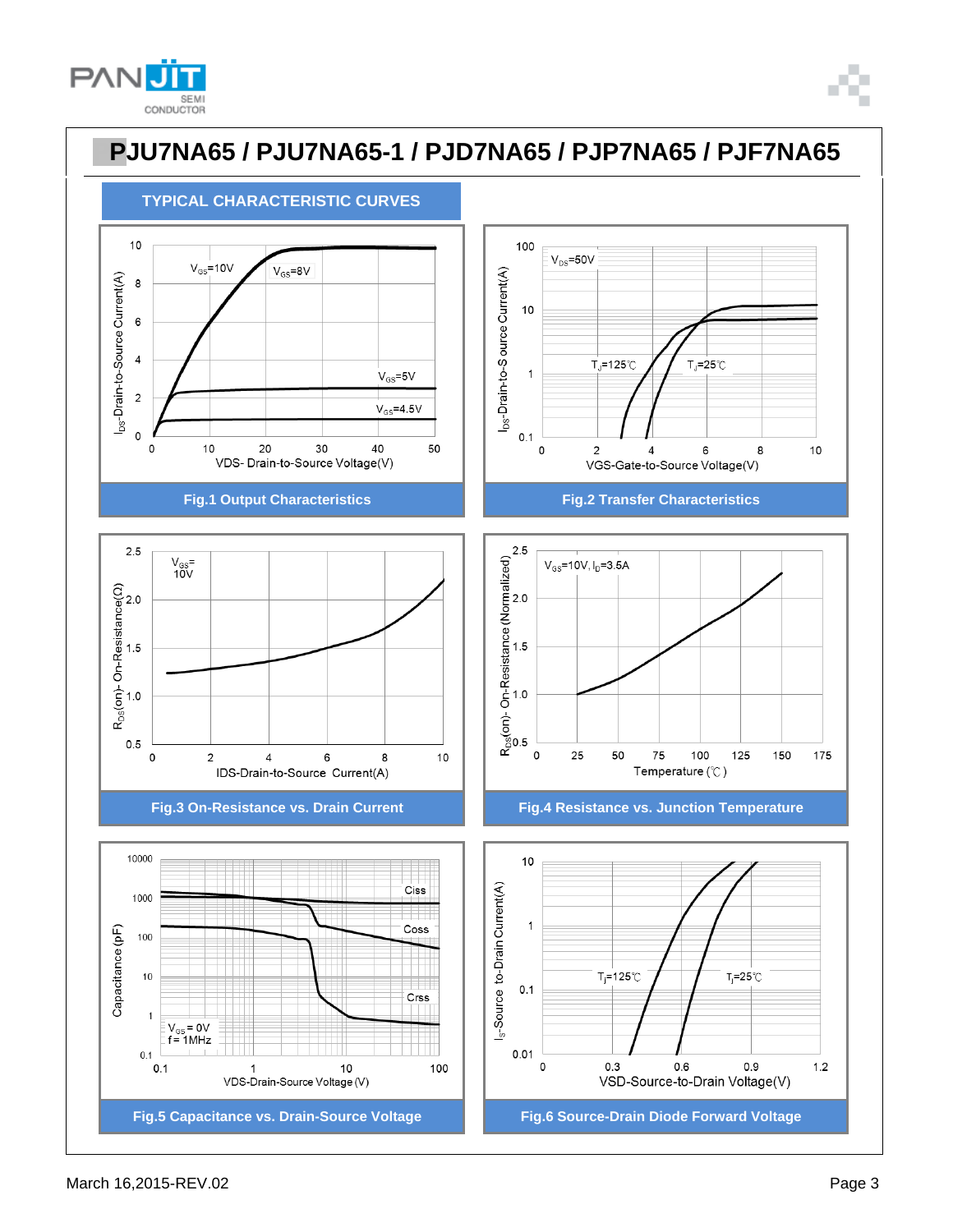





 $0.4$  $0.2$  $\bf{0}$ 25 75 100 125 150 175 50 Temperature (°C)











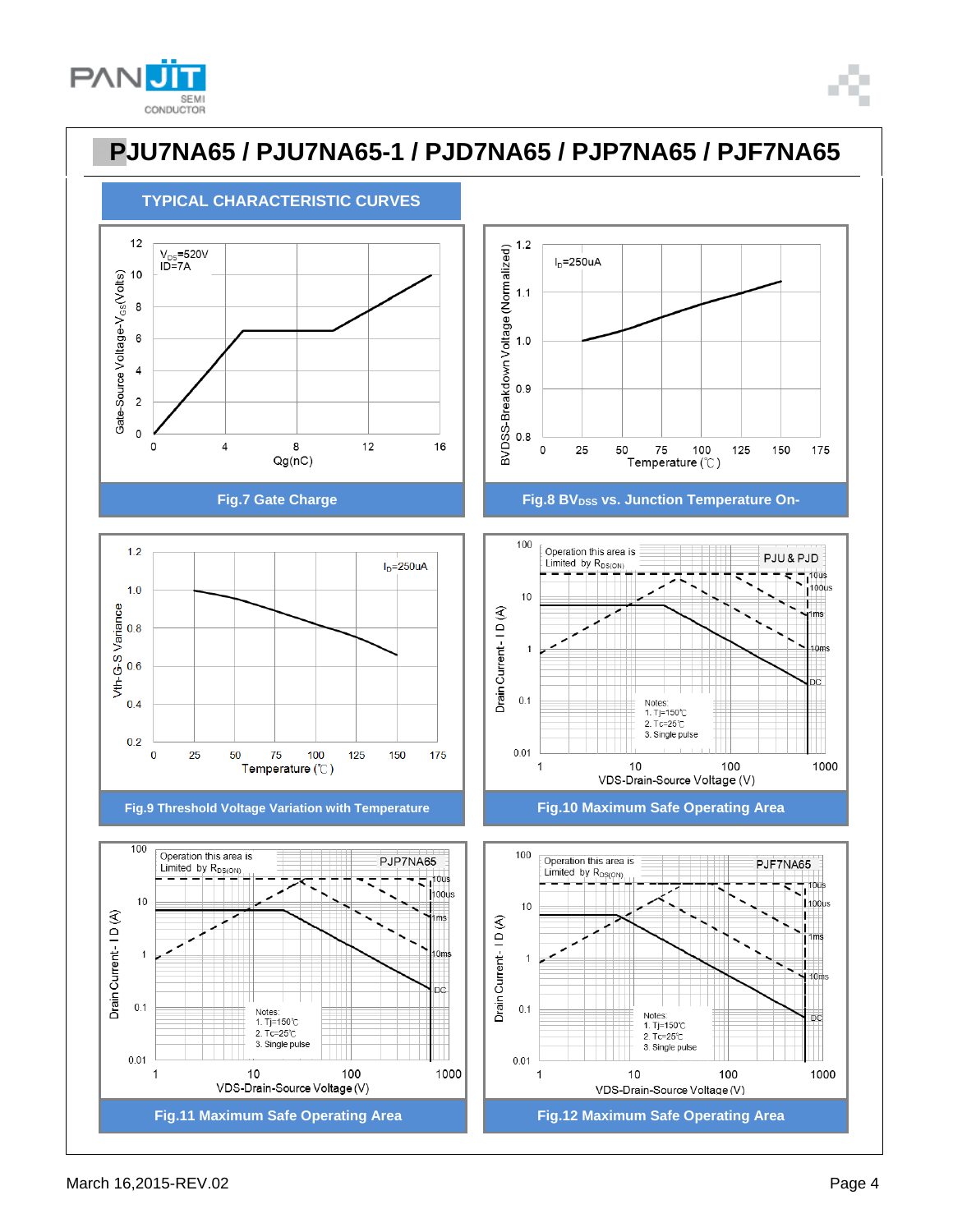



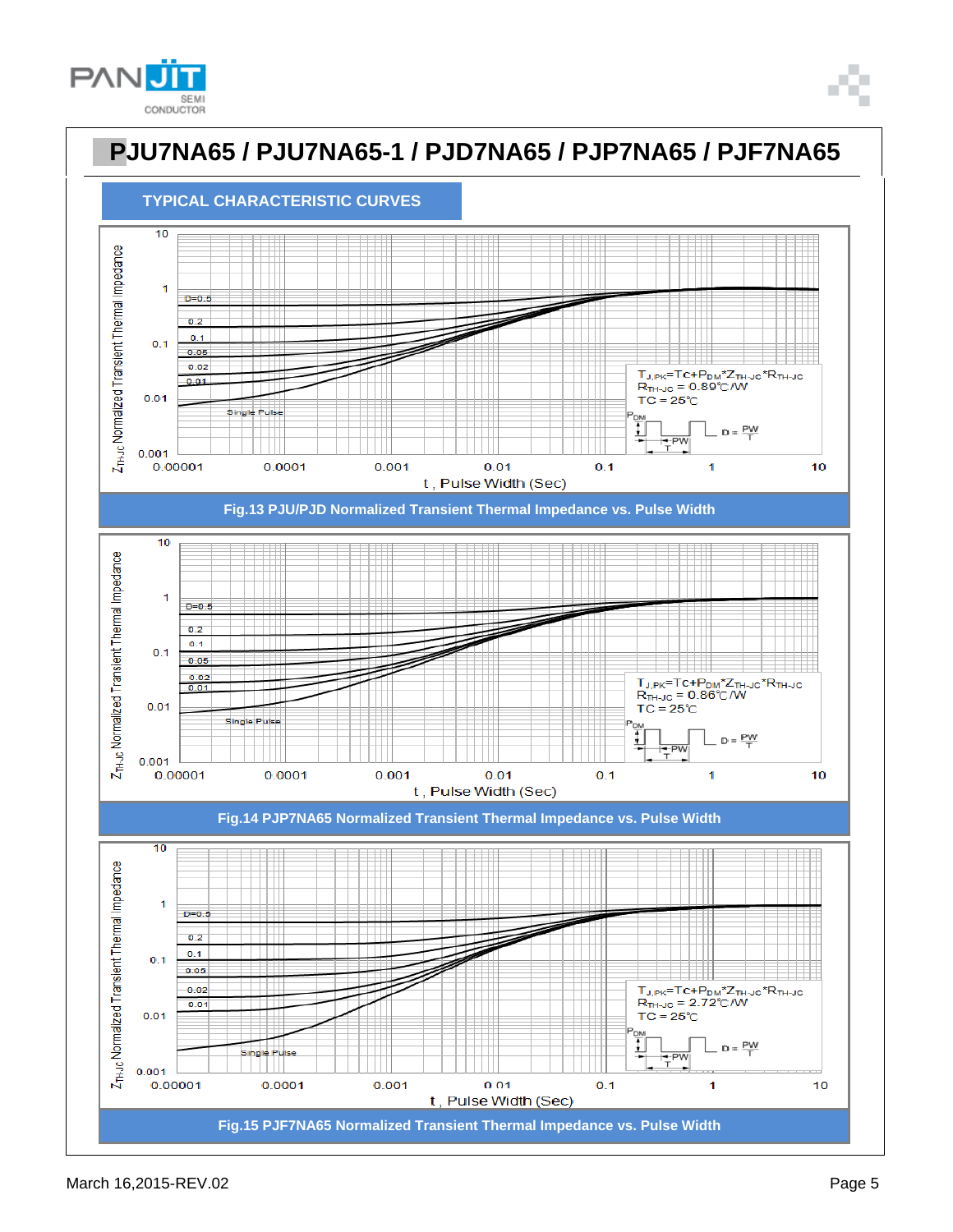



#### **Packaging Information .**







 $0.09(2.29)$ 

 $0.09(2.29)$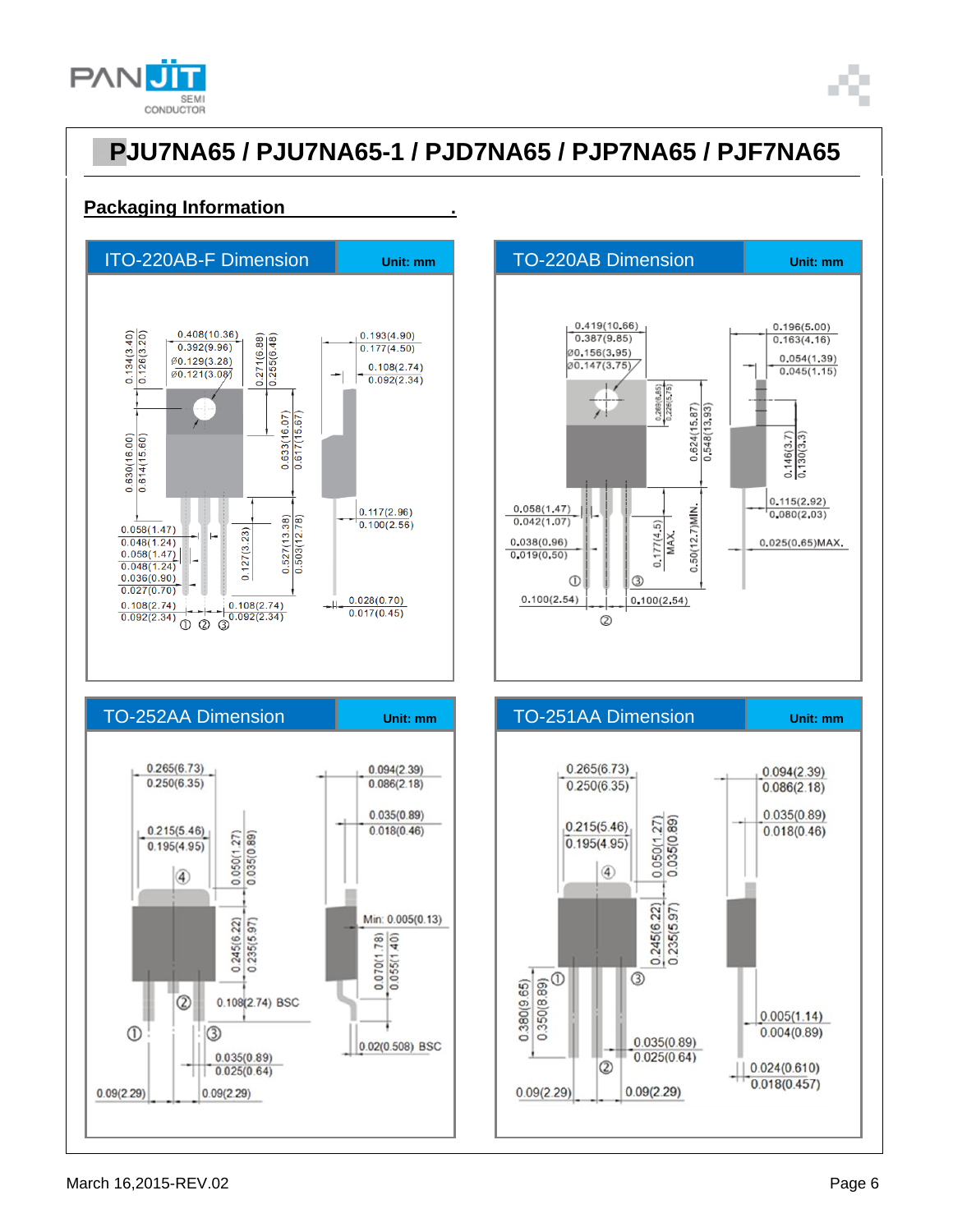



#### **Packaging Information .**

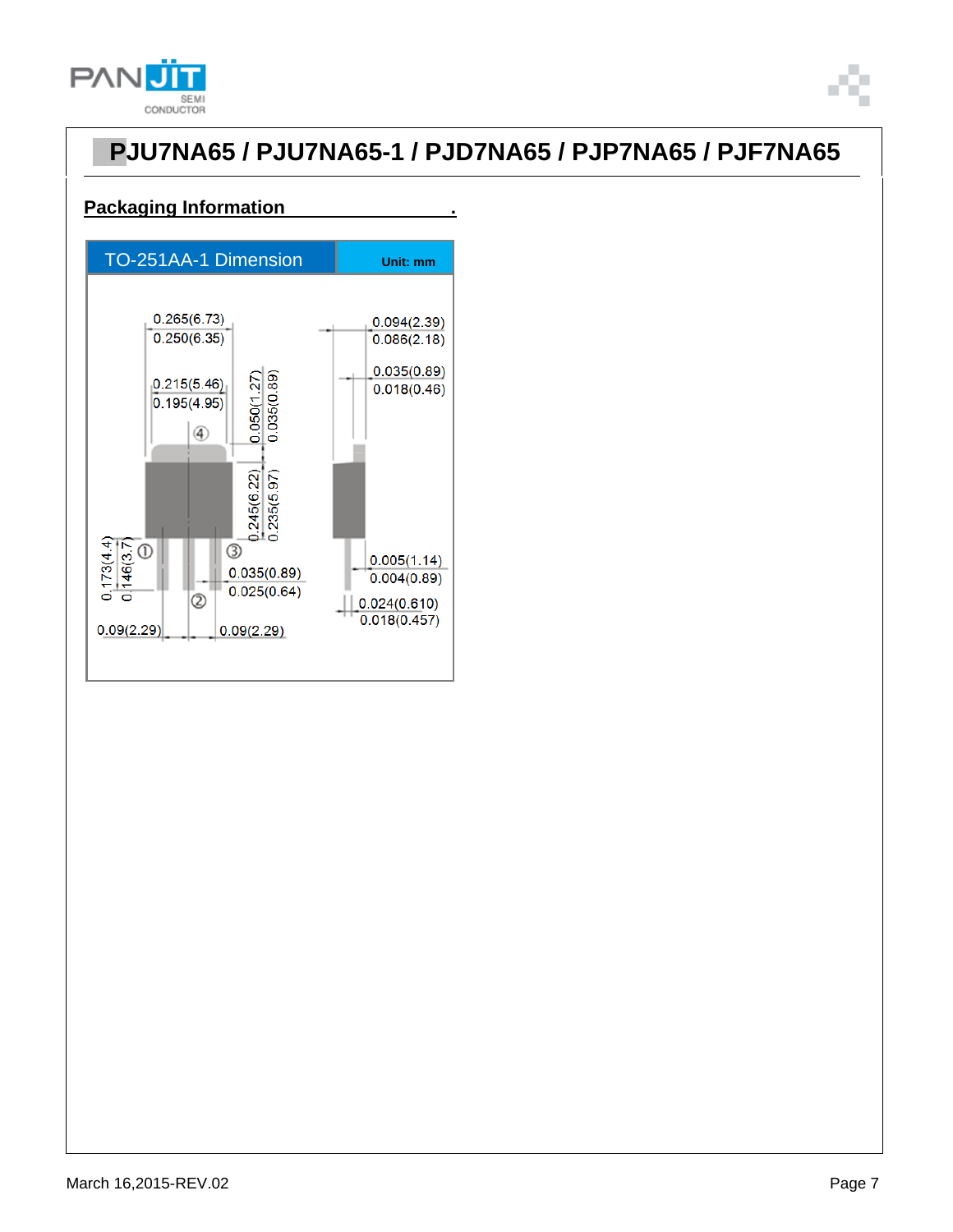



### **PART NO PACKING CODE VERSION**

| <b>Part No Packing Code</b> | Package Type    | <b>Packing type</b> | <b>Marking</b> | <b>Version</b> |
|-----------------------------|-----------------|---------------------|----------------|----------------|
| PJU7NA65_T0_00001           | <b>TO-251AA</b> | 80pcs / Tube        | <b>U7NA65</b>  | Halogen free   |
| PJU7NA65-1 T0 00001         | TO-251AA-1      | 80pcs / Tube        | 7NA65          | Halogen free   |
| PJD7NA65_L2_00001           | <b>TO-252AA</b> | 3,000pcs / 13" reel | D7NA65         | Halogen free   |
| PJP7NA65_T0_00001           | <b>TO-220AB</b> | 50pcs / Tube        | <b>P7NA65</b>  | Halogen free   |
| PJF7NA65 T0 00001           | ITO-220AB-F     | 50pcs / Tube        | <b>F7NA65</b>  | Halogen free   |